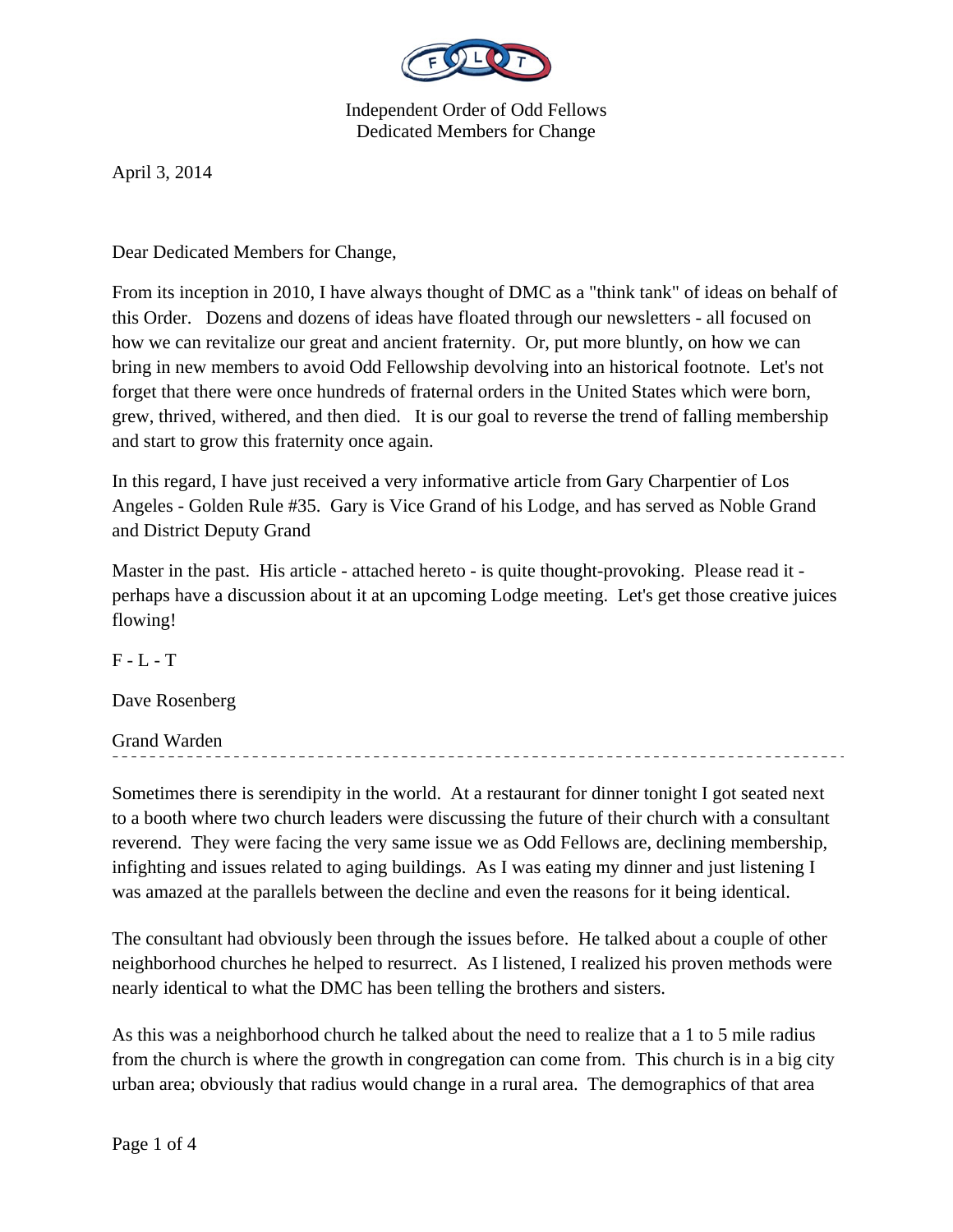

are the key. This church was lucky in that the area they are in was being revitalized by the city, bringing in families with children. He knew if they could tap this, the church would grow.

For a minute they talked about the pros and cons of selling their building as it was now far too large for their congregation. It was noted that back in the day the buildings were made as grand statements. He suggested using a smaller chapel for services or interior partitioning to make a smaller and more inviting area. Having an empty church is depressing.

He talked about how they needed to change the church services to have something to offer to that 1 to 5 mile radius demographic. They touched on the need for the Spanish language. An obvious requirement as California becomes more Hispanic.

They talked about bringing in a guest priest, someone who is dynamic and engaging. Good engaging sermons and ideas for growth. How the services need to be full of positive energy and joy or they are just a drag, another duty that can be skipped.

He talked about how the church needed to change to match the culture of today. The consultant said that if the leadership of the church stops listening to the congregation it is as good as dead. There was talk of the old guard and how they were too set in their ways. How that would prevent new blood from joining. How they would already be members if they wanted the old way.

The 1 to 5 mile radius came up again in relation to millennials as the consultant pointed out they would much rather walk, bike or use public transit to get somewhere than they would to get into a car.

The importance of social media also came up. How at their church they have a newsletter but they don't have a website or any social media presence and the newsletter editor is not savvy about such things, and the board would not oust them.

On the building side, they talked about the condition of an area in their church that is used for weddings. How a wedding consultant said what a beautiful building they have, except for …, in their case paint color. Because of that they were losing a lot of business, which is the income they need with their shrinking congregation.

There was a lot more, and frankly I wished I had a tape recorder.

How do we as Odd Fellows translate these ideas into our Lodges? To begin with we realize we aren't that much different than this church. We bring the brothers and sisters together to elevate the character of mankind. These lessons are directly applicable to us.

Page 2 of 4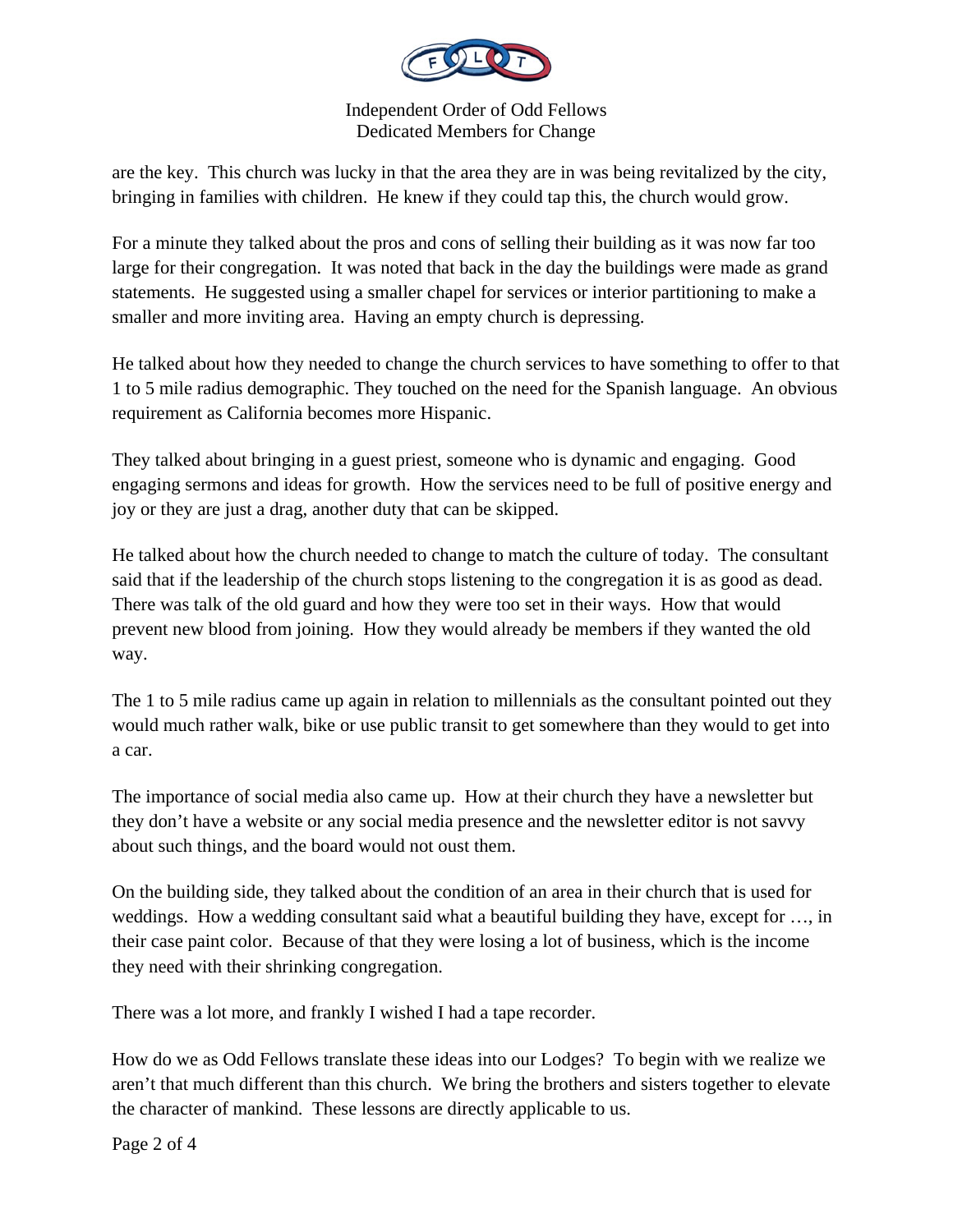

For the location of our halls, as Odd Fellows we need to work with city government planning departments to bring in growth around our lodge halls. This isn't hard to do as every planning department wants to hear ideas from the public and land owners. Make some contacts and find out what can be done. Study who lives and works near your hall. They are your new members. But you need a good neighbor too. No overgrown bushes, no fading pealing paint, no brown grass, no broken windows, no piles of trash, don't attract the wrong element because there isn't any eyeballs between meetings.

Spanish and the Hispanic culture is another factor in the changing demography of California which we Odd Fellows need to exploit. If that requires lodge meetings in the Spanish language, like Franco-American does in French, or if it is mixed language with some charges read in English and some in Spanish. We should look at this as elevating the culture of man by using this to teach English and a bit of our culture while we learn a bit of Spanish and about their culture, the culture of old California.

We need to realize a typical meeting of a typical dying lodge is the pinnacle of boring to an outsider. We need to realize an engaging meeting means much more than a perfect reading of the ritual from memory. The engaging part of the meeting is the good of the order. Having a program for the meeting: A guest speaker on a topic; a brother speaking about what Odd Fellows means; a lesson on the Odd Fellows; A talk about our rich history; some program in addition to the ritual and voting to pay the utility bills.

They did not talk about the services the church provides. That is so much a part of a church's DNA it wasn't necessary. We as Odd Fellows have forgotten we need to provide services to our community. If we don't then why would the community care about us? Every lodge needs to have some service involvement with its local community.

As to the old guard, unfortunately we see that in our lodges and Grand Lodges. Oul guard who scream, we did that before, it didn't work. Old guard who say, "I'll vote for it, just don't expect me to lift a finger to help." Old brothers who hit the new members over the head with the code book screaming **NO!** A good brother would say, as you proposed it, the code doesn't allow it, but let's see how we can change it to make it possible. A hand of a brother is always open to another. Do we forget the meaning of our own symbols?!

The millennials are the children of the baby boomers, our target audience. As Odd Fellows we already have our building, but we can have our meetings at times when they are available. As they work, obviously you can not have meetings during work hours. A lodge that does so is a lodge asking to have its charter picked up, it has already given up!